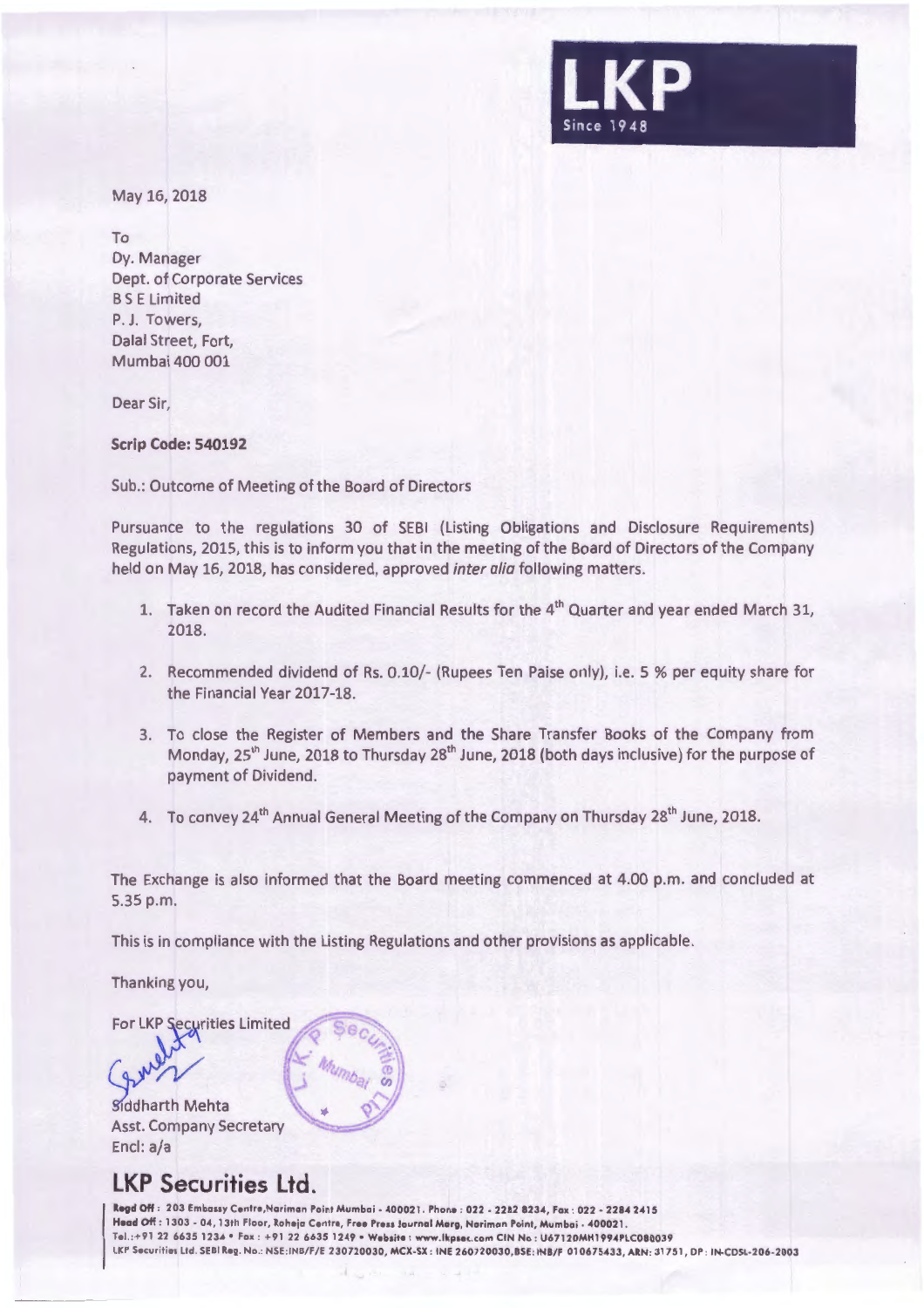|                |                                                                                |                                                                              | CIN: U67120MH1994PLC080039           |                          |                          |                                 |                                 |                                    |
|----------------|--------------------------------------------------------------------------------|------------------------------------------------------------------------------|--------------------------------------|--------------------------|--------------------------|---------------------------------|---------------------------------|------------------------------------|
|                |                                                                                | Regd Office :- 203, Embassy Centre, Nariman point, Mumbai 400021             |                                      |                          |                          |                                 |                                 |                                    |
|                |                                                                                | Audited Financial Results for the Quarter ended and Year ended 31 March 2018 |                                      |                          |                          |                                 |                                 | (Rs.in lacs except per share data) |
|                |                                                                                |                                                                              |                                      | Standalone               |                          |                                 | Consolidated                    |                                    |
|                |                                                                                |                                                                              | <b>Quarter</b> ended                 |                          | Year ended               |                                 | Year ended                      |                                    |
|                | <b>Particulars</b>                                                             | 31 March 2018<br><b>Audited</b>                                              | 31 December 2017<br><b>Unaudited</b> | 31 March 2017<br>Audited | 31 March 2018<br>Audited | 31 March 2017<br><b>Audited</b> | 31 March 2018<br><b>Audited</b> | 31 March 2017<br><b>Audited</b>    |
|                | Revenue                                                                        |                                                                              |                                      |                          |                          |                                 |                                 |                                    |
|                | a. Revenue from operations                                                     | 2,268.35                                                                     | 2,016.20                             | 1,617.07                 | 8,198.71                 | 6,340.47                        | 8,341.28                        | 6,367.80                           |
|                | b. Other Income                                                                | 244.52                                                                       | 78.33                                | 68.78                    | 454.28                   | 238.84                          | 454.28                          | 238.84                             |
|                | <b>Total Revenue</b>                                                           | 2,512.87                                                                     | 2,094.53                             | 1,685.85                 | 8,652.99                 | 6,579.31                        | 8,795.56                        | 6,606.64                           |
| $\overline{2}$ | Expenses                                                                       |                                                                              |                                      |                          |                          |                                 |                                 |                                    |
|                | c. Employee benefits expense                                                   | 752.14                                                                       | 781.16                               | 734.47                   | 2,994.44                 | 2,660.06                        | 2,994.44                        | 2,660.06                           |
|                | d. Finance Cost                                                                | 218.05                                                                       | 183.67                               | (282.52)                 | 671.68                   | 421.93                          | 671.68                          | 421.93                             |
|                | e. Depreciation and amortisation expenses                                      | 9.16                                                                         | 27.29                                | 13.58                    | 95.74                    | 109.52                          | 95.74                           | 109.52                             |
|                | f. Other expenses                                                              | 812.87                                                                       | 926.10                               | 961.41                   | 3,573.00                 | 3,406.65                        | 3,676.73                        | 3,420.13                           |
|                | <b>Total expenses</b>                                                          | 1,792.22                                                                     | 1,918.22                             | 1,426.94                 | 7,334.86                 | 6,598.16                        | 7,438.59                        | 6,611.65                           |
|                | Profit/ (Loss) before tax (1 - 2)                                              | 720.65                                                                       | 176.31                               | 258.91                   | 1,318.13                 | (18.86)                         | 1,356.97                        | (5.01)                             |
|                | <b>Tax expenses</b>                                                            |                                                                              |                                      |                          |                          |                                 |                                 |                                    |
|                | <b>Current tax</b>                                                             | 150.92                                                                       | 22.07                                |                          | 272.74                   |                                 | 286.74                          | 4.50                               |
|                | Deferred tax (including MAT credit entitlement)                                | 343.59                                                                       | 14.03                                | 8.23                     | 248.47                   | (59.27)                         | 248.47                          | (59.27)                            |
|                | <b>Total Tax Expenses</b>                                                      | 494.49                                                                       | 36.10                                | 8.23                     | 521.22                   | (59.27)                         | 535.22                          | (54.77)                            |
|                | Net Profit from ordinary activities after tax for the period (3-4)             | 226.15                                                                       | 140.21                               | 250.68                   | 796.92                   | 40.42                           | 821.76                          | 49.76                              |
|                | <b>Other Comprehensive Income</b>                                              |                                                                              |                                      |                          |                          |                                 |                                 |                                    |
|                | (i) Items that will not be reclassified to profit or loss                      |                                                                              |                                      |                          |                          |                                 |                                 |                                    |
|                | a) Re-mesurement of defined benefit obligation (Net of Tax)                    | (43.15)                                                                      | 12.00                                | 33.46                    | (27.41)                  | 34.58                           | (27.41)                         | 34.58                              |
|                | b) Fair value changes of equity instruments through other comprehensive income | 52.62                                                                        | (92.52)                              | 39.90                    | 5.10                     | 38.09                           | 5.10                            | 38.09                              |
|                | Other Comprehensive Income (net of tax) (i+ii)                                 | 9.47                                                                         | (80.52)                              | 73.36                    | (22.31)                  | 72.67                           | (22.31)                         | 72.67                              |
|                | Total Comprehensive Income for the period (5+6)                                | 235.62                                                                       | 59.69                                | 324.04                   | 774.60                   | 113.08                          | 799.45                          | 122.43                             |
|                | Paid up Equity Share Capital (face value Rs. 2 per share)                      |                                                                              |                                      |                          | 1,464.43                 | 1,464.43                        | 1,464.43                        | 1,464.43                           |
| $\overline{9}$ | Reserves excluding Revaluation Reserve                                         |                                                                              |                                      |                          | 2,155.69                 | 1,286.48                        | 2,189.86                        | 1,295.80                           |
|                | Earnings per Share - Basic (Rs.)                                               | 0.31                                                                         | 0.19                                 | 0.34                     | 1.09                     | 0.06                            | 1,12                            | 0.07                               |
|                | Earnings per Share - Diluted (Rs.)                                             | 0.30                                                                         | 0.19                                 | 0.34                     | 1.07                     | 0.06                            | 1.10                            | 0.07                               |
|                | Notes:                                                                         |                                                                              |                                      |                          |                          |                                 |                                 |                                    |

LKP Securities Limited

nves :<br>1 The above results were reviewed by the Audit Committee and approved by the Board of Directors at its meeting held on 16 May 2018.<br>2 The financial results of the Company have been prepared in accordance with Indian and SEBI circular dated 5 July 2016.

and outsure of the conduction of the Manuscordingly, these financial results including for all periods presented are in accordance with ind AS. Restated financial results and reconciliation of net profit in according to al

| <b>Perticulars</b>                                                                                     | <b>Standalone</b><br><b>Quarter</b> ended<br>31 March 2017<br>Audited | Standalone<br>Year ended<br>31 March 2017<br>Audited | Consolidated<br>Year ended<br>31 March 2017<br>Audited |
|--------------------------------------------------------------------------------------------------------|-----------------------------------------------------------------------|------------------------------------------------------|--------------------------------------------------------|
| 1 Net Profit as per Previous Indian GAAP                                                               | 332.16                                                                | 233.05                                               | 242.40                                                 |
| 2 IND AS adjustments to Profit and Loss                                                                |                                                                       |                                                      |                                                        |
| Financial liabilities measured at amortised cost                                                       | 0.04                                                                  | (0.23)                                               | (0.23)                                                 |
| Effect of measuring financial instruments at fair value                                                | 16.49                                                                 | 30.17                                                | 30.17                                                  |
| Provision for expected credit loss                                                                     | (86.50)                                                               | (264.07)                                             | (264.07)                                               |
| Remeasurement of defined benefit plans                                                                 | (48.37)                                                               | (50.04)                                              | (50.04)                                                |
| Reversal of amortisation of Goodwill under Previous GAAP                                               | 17.13                                                                 | 17.13                                                | 17.13                                                  |
| Deferred tax impacts on above adjustments                                                              | 19.72                                                                 | 74.40                                                | 74.40                                                  |
| $3$ Net Profit as par Ind AS after Tax $(1 + 2)$<br>4 IND AS adjustments on Other comprehensive income | 250.68                                                                | 40.42                                                | 49.76                                                  |
| Re-measurement of defined benefit obligation (Net of Tax)                                              | 33.46                                                                 | 34.58                                                | 34.58                                                  |
| Fair valuation of Investment at Fair value through other comprehensive income                          | 39.90                                                                 | 38.09                                                | 38.09                                                  |
| Other Comprehensive income as per Ind AS                                                               | 73.36                                                                 | 72.67                                                | 72.67                                                  |
| Total comprehensive income as per ind AS after Tax (3 + 4)                                             | 324.04                                                                | 113.08                                               | 122.43                                                 |

| <b>Particulars</b>                                                                           | Standalone<br>As on<br>31 March 2017 | Consolidated<br>As on<br>31 March 2017 |
|----------------------------------------------------------------------------------------------|--------------------------------------|----------------------------------------|
| <b>Total Equity as per previous Indian GAAP</b>                                              | 3,176.84                             | 3,186.17                               |
| a Effect of measuring financial instruments at fair value through profit and loss            | 29.80                                | 29.80                                  |
| <b>b</b> Provision for expected credit ioss                                                  | (524.28)                             | (524.28)                               |
| c Effect of measuring financial instruments at fair value through Other comprehensive income | (69.49)                              | (69.49)                                |
| d Income/ Deferred tax effect on above                                                       | 121.13                               | 121.13                                 |
| e Reversal of amortisation of Goodwill under Previous GAAP                                   | 17.13                                | 17.13                                  |
| Financial liabilities measured at amortised cost                                             | (0.23)                               | (0.23)                                 |
| Total Fourty as per Ind-AS                                                                   | 2,750.90                             | 2,760.23                               |

3 The Board of Directors recommended dividend for the year Rs. 0.10 per Equity Shares of Rs. 2/- each. The payment is subject to approval of the shareholders at the ensuing Annual General Meeting of the Company.<br>4 The figu

quarter of the respective financial years.<br>
5 The company is engaged in stock broking activities and other financial services, therefore segment reporting is not given as per ind AS - 108 Operating Segment.<br>
6 Previous per

Protik elf o<u>f the S</u>pard of Directors Pratik M Doshi (Oske. 1 DIN 00131122

(Be, In Jakhe)



Mumbai, 16 May 2018

 $\overline{\phantom{a}}$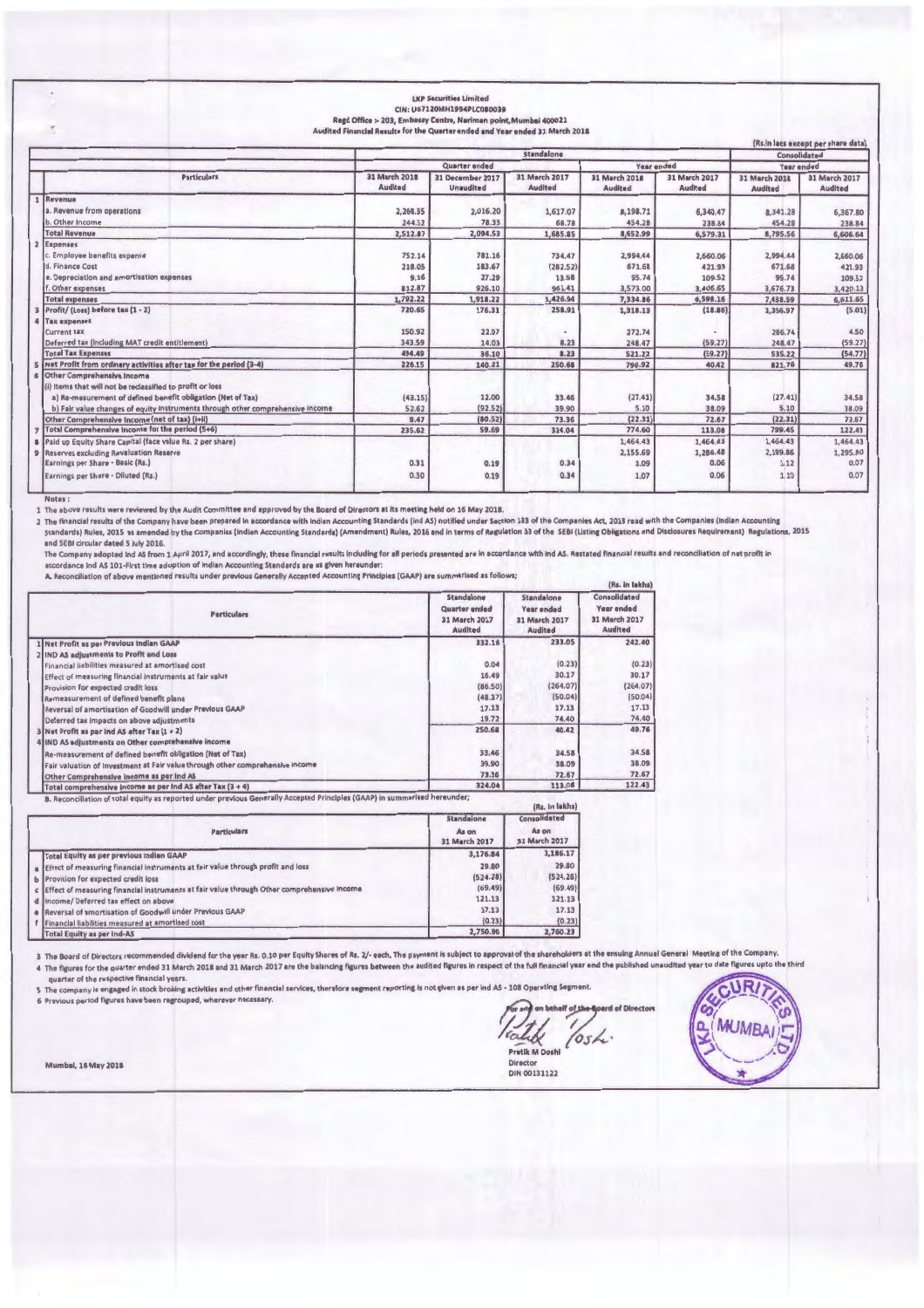LKP Securities Limited<br>CIN: U67120MH1994PLC080039<br>Regd Office :- 203, Embassy Centre, Nariman point,Mumbal 400021<br>Audited Statement of Assets and Liabilities as at 31 March 2018

|                                           | Standalone     |               | Consolidated  |                  |
|-------------------------------------------|----------------|---------------|---------------|------------------|
|                                           | As at<br>As at |               | As at         | As at            |
| Particulars                               | 31 March 2018  | 31 March 2017 | 31 March 2018 | 31 March 2017    |
|                                           | <b>Audited</b> | Audited       | Audited       | Audited          |
|                                           |                |               |               |                  |
| <b>ASSETS</b>                             |                |               |               |                  |
| <b>Non-current assets</b>                 | 288.29         | 288.72        | 288.29        | 288.72           |
| (a) Property, plant and equipment         | 125.59         | 125.59        | 125.59        | 125.59           |
| (b) Goodwill                              |                |               |               | 41.60            |
| (c) Other Intangible assets               | 53.91          | 41.60         | 53.91         |                  |
| (d) Financial assets                      |                |               |               |                  |
| (i) investments                           | 100.74         | 161.67        | 24.74         | 110.67<br>455.B9 |
| (ii) Other financial assets               | 297.08         | 455.89        | 297.08        |                  |
| (e) income tax assets (net)               | 148.69         | 243.55        | 148.69        | 243.55           |
| (f) Deferred tax assets (net)             | 299.70         | 533.67        | 299.70        | 533.67           |
| (g) Other non-current assets              | 1,838.10       | 1,837.00      | 1,838.10      | 1,837.00         |
| <b>Total non-current assets</b>           | 3,152.10       | 3,687.67      | 3,076.10      | 3,636.67         |
| <b>Current assets</b>                     |                |               |               |                  |
| (a) Financial assets                      |                |               |               |                  |
| (i) Investments                           | 284.57         | 122.69        | 284.57        | 122.69           |
| (ii) Trade receivables                    | 9,935.45       | 5,884.30      | 10,049.91     | 5,895.41         |
| (iii) Cash and cash equivalents           | 1,496.43       | 931.70        | 1,511.92      | 988.92           |
| (iv) Bank balances other than (iii) above | 3,381.45       | 2,172.08      | 3,381.45      | 2,172.08         |
| (v) Loans                                 | 1,018.76       | 1,575.91      | 1,018.76      | 1,575.91         |
| (vi) Other financial assets               | 411.54         | 2,606.75      | 411.54        | 2,603.72         |
| (b) Other current assets                  | 123.53         | 62.12         | 123.53        | 62.12            |
| <b>Total current assets</b>               | 16,651.74      | 13,355.54     | 16,781.69     | 13,420.84        |
| <b>Total assets</b>                       | 19,803.84      | 17,043.22     | 19,857.79     | 17,057.52        |
| <b>EQUITY AND LIABILITIES</b>             |                |               |               |                  |
|                                           |                |               |               |                  |
| Equity                                    | 1,464.43       | 1,464.43      | 1,464.43      | 1,464.43         |
| (a) Equity share capital                  | 2,155.69       | 1,286.48      | 2,189.86      | 1,295.80         |
| (b) Other equity                          | 3,620.12       | 2,750.90      | 3,654.28      | 2,760.23         |
| <b>Total equity</b>                       |                |               |               |                  |
| <b>Liabilities</b>                        |                |               |               |                  |
| <b>Non-current liabilities</b>            |                |               |               |                  |
| (a) Financial liabilities                 |                | 25.07         | 9.70          | 25.07            |
| (i) Borrowings                            | 9.70           |               |               |                  |
| (ii) Others                               | 249.10         | 226.79        | 249.10        | 226.79           |
| (b) Provisions                            | 238.14         | 134.27        | 238.14        | 134.27           |
| <b>Total non-current liabilities</b>      | 496.94         | 386.13        | 496.94        | 386.13           |
| <b>Current liabilities</b>                |                |               |               |                  |
| (a) Financial liabilities                 |                |               |               |                  |
| (i) Borrowings                            | 6,328.93       | 6,541.79      | 6,297.67      | 6,541.79         |
| (ii) Trade Payables                       | 8,897.92       | 7,116.39      | 8,924.50      | 7,116.39         |
| (iii) Other Financial Liabilities         | 105.52         | 156.89        | 105.52        | 156.89           |
| (b) Other current liabilities             | 199.32         | 91.10         | 221.85        | 93.29            |
| (c) Current tax liabilities (net)         | 155.10         |               | 157.02        | 2.79             |
| <b>Total current liabilities</b>          | 15,686.78      | 13,906.18     | 15,706.56     | 13,911.15        |
| <b>Total liabilities</b>                  | 16,183.72      | 14,292.31     | 16,203.51     | 14,297.29        |
| <b>Total equity and liabilities</b>       | 19,803.84      | 17,043.22     | 19,857.79     | 17,057.52        |



For and on behalf of the Board of Directors<br>
Finally<br>
Fratis M Doshi<br>
Director<br>
DIN 00133122

 $1.1111$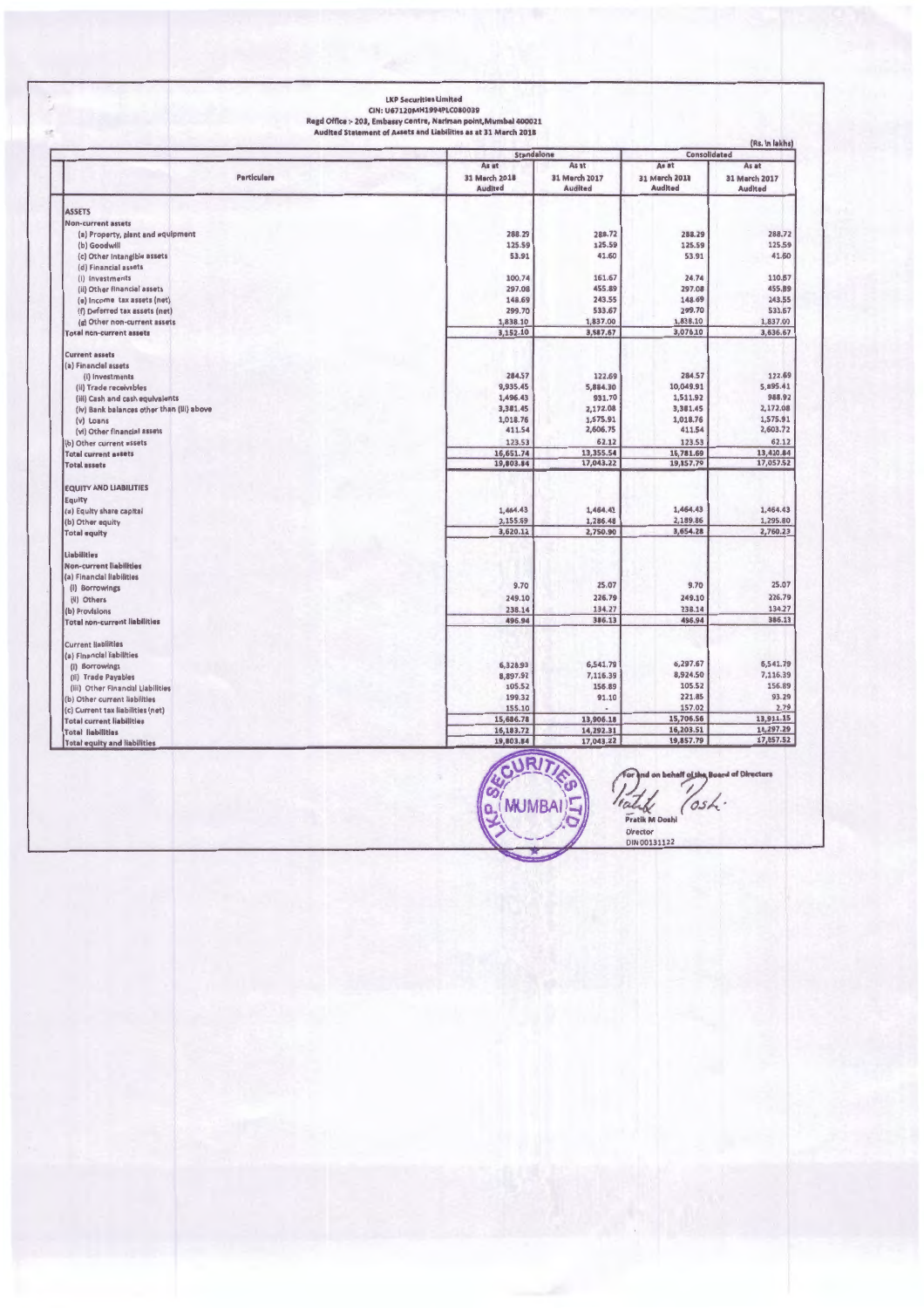

### **Independent Auditor's Report**

To The Board of Directors of **LKP Securities Limited** 

1. We have audited the accompanying Statement of Consolidated Financial Results of **LKP Securities Limited** ("the Holding Company") and its subsidiary (the Holding Company and its subsidiary together referred to as "the Group") for the year ended 31 March 2018 ("the Statement") being submitted by the Holding Company pursuant to the requirement of Regulation 33 of the SEBI (Listing Obligations and Disclosure Requirements) Regulations, 2015, read with Circular No. CIR/CFD/FAC/62/2016 dated 5 July 2016.

This Statement, which is the responsibility of the Holding Company's Management and approved by the Board of Directors, has been compiled from the related consolidated financial statements which has been prepared in accordance with the Indian Accounting Standards prescribed under Section 133 of the Companies Act, 2013, read with relevant rules issued thereunder ("Ind AS") and other accounting principles generally accepted in India. Our responsibility is to express an opinion on the Statement based on our audit of such consolidated financial statements.

2. We conducted our audit in accordance with the Standards on Auditing issued by the Institute of Chartered Accountants of India. Those Standards require that we comply with the ethical requirements and plan and perform the audit to obtain reasonable assurance about whether the Statement is free from material misstatement.

An audit involves performing procedures to obtain audit evidence about the amounts and disclosures in the statement. The procedures selected depend on the auditor's judgment, including the assessment of the risks of material misstatement of the Statement, whether due to fraud or error. In making those risk assessments, the auditor considers internal control relevant to the Holding Company's preparation and fair presentation of the Statement in order to design audit procedures that are appropriate in the circumstances, but not for the purpose of expressing an opinion on the effectiveness of the Holding Company's internal control. An audit also includes evaluating the appropriateness of the accounting policies used and the reasonableness of the accounting estimates made by the Management, as well as evaluating the overall presentation of the Statement.

We believe that the audit evidence we have obtained is sufficient and appropriate to provide a basis for our audit opinion.

- 3. In our opinion and to the best of our information and according to the explanations given to us, and based on the consideration of the reports of the other auditor on separate financial statements and other financial information of subsidiary referred to in paragraph 4 below, the Statement:
	- a) is presented in accordance with the requirements of SEBI (Listing Obligations and Disclosure Requirements) Regulations, 2015, read with Circular No CIR/CFD/FAC/62/2016 dated 5 July 2016; and



Peninsula Business Park, Tower B, 19th Floor, Lower Parel, Mumbai 400013. T+91 22 6124 6124 E mgbco@mgbco.com

MUMBAL ELHI· JAIPUR • BANGALORE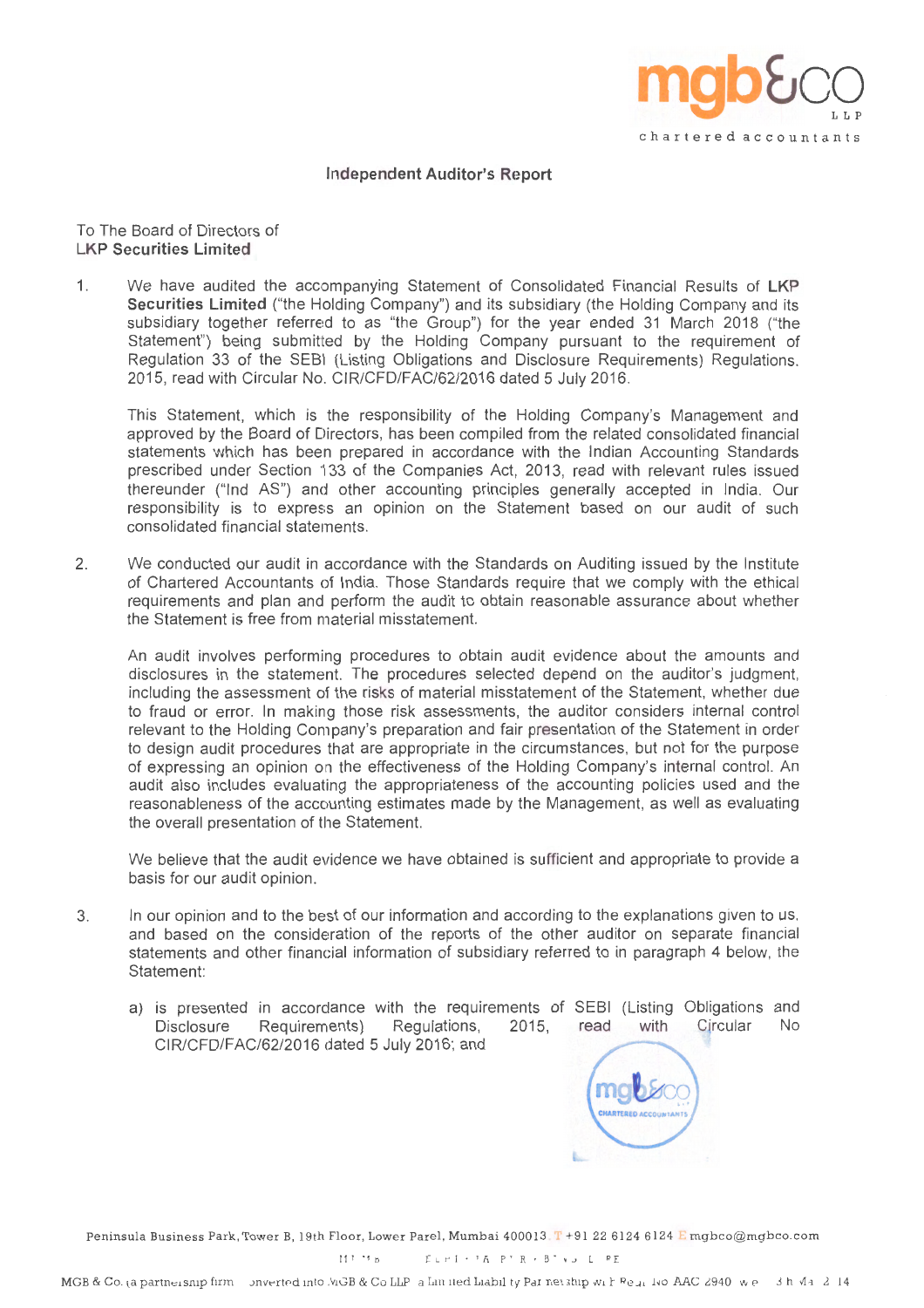- b) gives a true and fair view in conformity with aforesaid Ind AS and other accounting principles generally accepted in India of the consolidated net profit, total comprehensive profit and other financial information of the Group for the year ended 31 March 2018.
- 4. a) We did not audit the financial statements of the subsidiary whose financial statements reflect total assets of Rs. 194.07 lakhs as at 31 March 2018, total revenues of Rs. 173 lakhs, total net profit after tax of Rs. 24.83 lakhs, total comprehensive income of Rs. 24.83 lakhs for the year ended on that date, as considered in the consolidated financial results. These financial statements have been audited by other auditors whose reports have been furnished to us by the Management and our opinion on the consolidated financial results, in so far as it relates to the amounts and disclosures included in respect of a subsidiary is based solely on the reports of the other auditors.
	- b) Our opinion on the Statement is not modified in respect of the above matters with regard to our reliance on the work done and the reports of the other auditor.
- 5. The Statement includes the results for the quarter ended 31 March 2018 being the balancing figure between audited figures in respect of the full financial year and the published year to date figures upto the third quarter of the current financial year.
- 6. The audited consolidated financial results for the Year ended 31 March 2017 (including unaudited consolidated financial results for the quarter ended 31 March 2017), was carried out and reported by Ford Rhodes Parks & Co LLP, vide their unmodified audit report dated 26 April 2017, whose report have been furnished to us by the management and which have been relied upon by us for the purpose of our audit of the consolidated financial results. Our audit report is not qualified in respect of this matter.

For **MGB** & **Co LLP**  Chartered Accountants Firm Registration Number 101169W/W-100035

**Sanjay Kothari**  Partner Membership Number 048215

Mumbai, 16 May 2018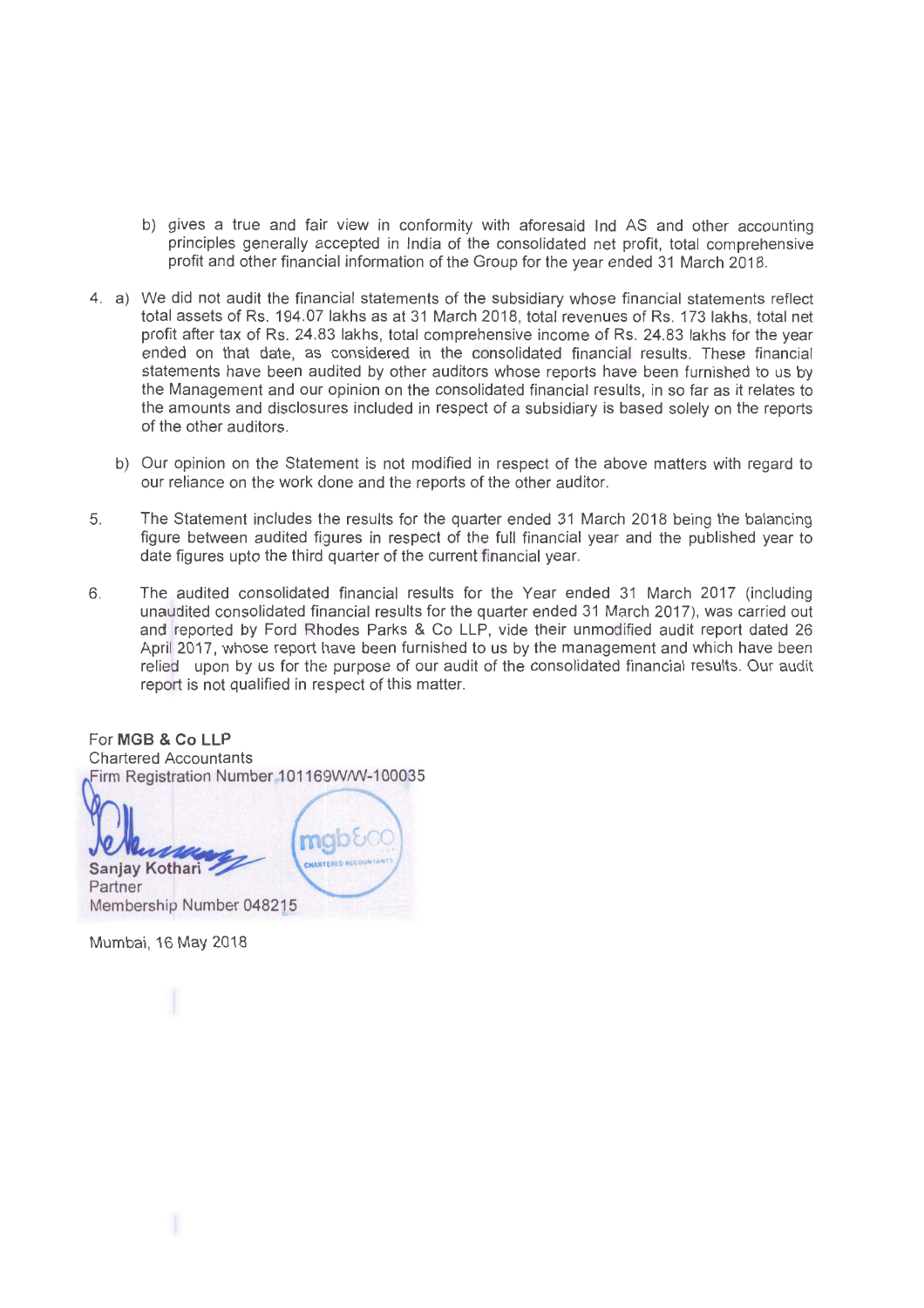

**Independent Auditor's Report** 

To The Board of Directors of **LKP Securities Limited** 

We have audited the accompanying Statement of standalone financial results of LKP Securities Limited ('the Company') for the year ended 31 March 2018 (' standalone financial results'), attached herewith, being submitted by the Company pursuant to the requirement of Regulation 33 of the SEBI (Listing Obligations and Disclosure Requirements) Regulations, 2015, as modified. Attention is drawn to the fact that the figures for the quarter ended 31 March 2018 and the corresponding quarter ended in the previous year as reported in these standalone financial results are the balancing figures between audited figures in respect of full financial year and the audited year to date figures up to the end of.

These standalone financial results have been prepared on the basis of the annual standalone Ind AS financial statements and audited quarterly standalone financial results upto the end of the third quarter, which are the responsibility of the Company's Management. Our responsibility is to express an opinion on these standalone financial results based on our audit of such annual standalone Ind AS financial statements, which have been prepared in accordance with the recognition and measurement principles laid down in Indian Accounting Standard ('Ind AS'), prescribed, under Section 133 of the Companies Act, 2013 read with relevant Rules issued thereunder; as applicable and other accounting principles generally accepted in India.

We conducted our audit in accordance with the auditing standards generally accepted in India. Those standards require that we comply with ethical requirements and plan and perform the audit to obtain reasonable assurance about whether the financial results are free of material misstatement. An audit includes examining, on a test basis, evidence supporting the amounts disclosed as financial results. An audit also includes assessing the accounting principles used and significant estimates made by management. We believe that our audit provides a reasonable basis for our opinion.

In our opinion and to the best of our information and according to the explanations given to us, these standalone financial results::

(a) are presented in accordance with the requirements of Regulation 33 of the SEBI (Listing Obligations and Disclosure Requirements) Regulations, 2015, and SEBI circular dated 5 July 2016 in this regard; and

Peninsula Business Park, Tower B, 19th Floor, Lower Parel, Mumbai 400013. T +91 22 6124 6124 E mgbco@mgbco.com

**MUMBAI** • DELHI • **JAIPUR** • **BANGALORE** 

MGB & Co. (a partnership firm) converted into MGB & Co.LLP (a Limited Liability Partnership with Regn No. AAC-2940) w.e.f 13th May,2014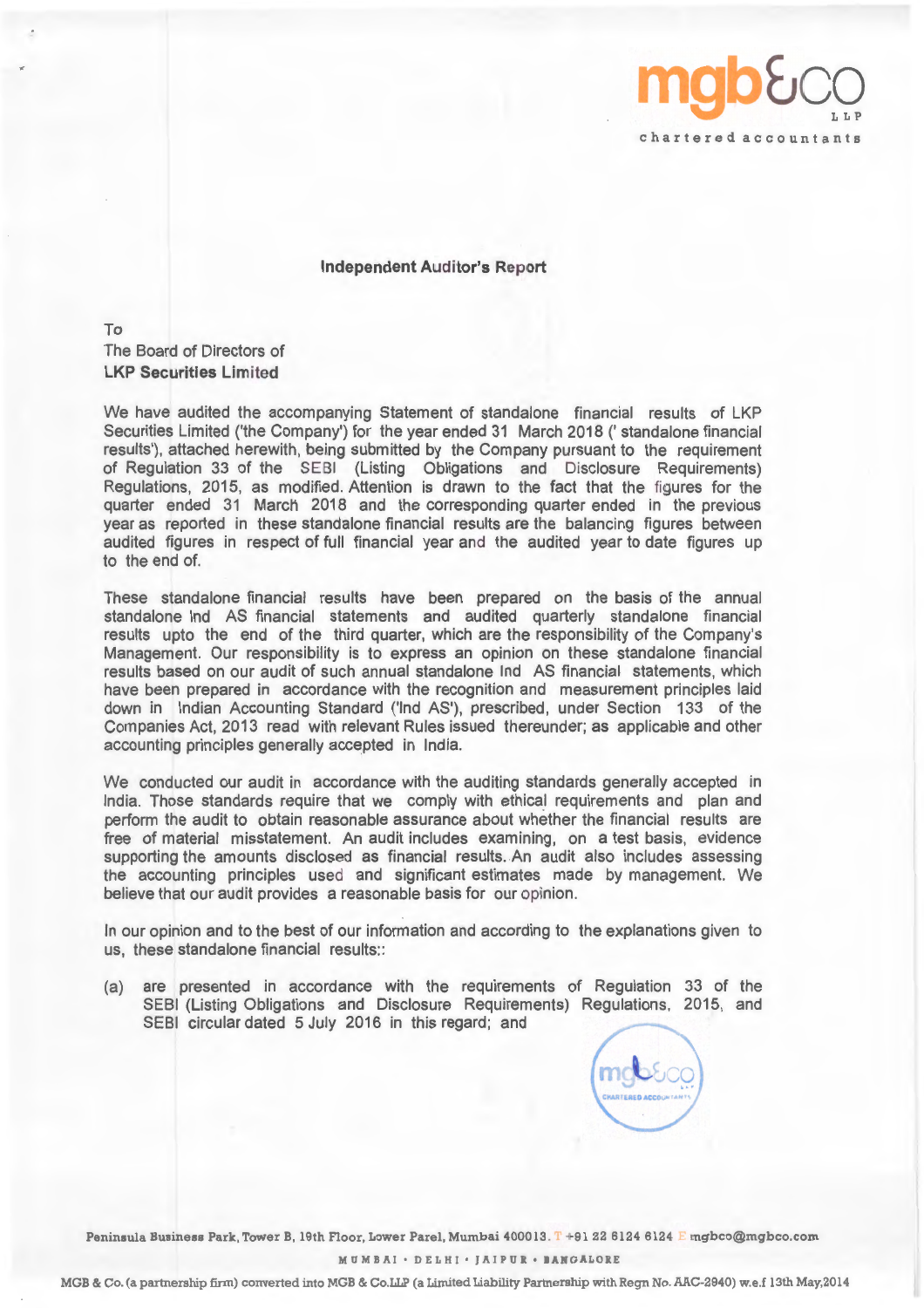(b) gives a true and fair view the standalone net profit (financial performance including other comprehensive income) and other financial information for the year ended 31 March 2018.

The audited standalone financial results for the Year ended 31 March 2017 (including unaudited standalone financial results for the quarter ended 31 March 2017), was carried out and reported by Ford Rhodes Parks & Co LLP, vide their unmodified audit report dated 26 April 2017, whose report have been furnished to us by the management and which have been relied upon by us for the purpose of our audit of the standalone financial results. Our audit report is not qualified in respect of this matter.

For **MGB** & **Co. LLP**  Chartered Accountants Firm Registration Number 101169WNV-100035

**Sanjay Kothari**  Partner Membership Number 048215

Mumbai, 16 May 2018